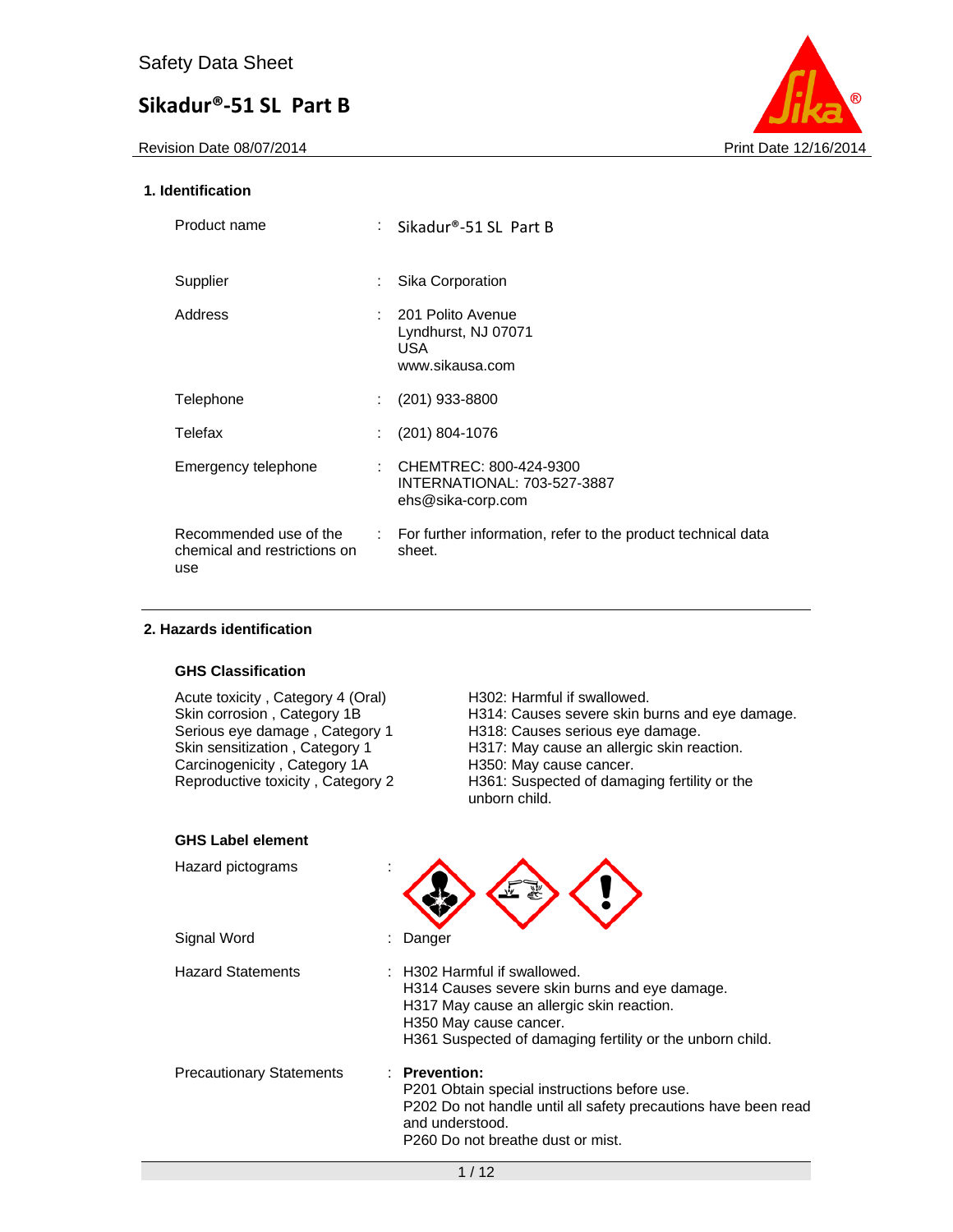Revision Date 08/07/2014 2014



|         | P270 Do not eat, drink or smoke when using this product.<br>P272 Contaminated work clothing should not be allowed out of<br>the workplace.<br>P280 Wear protective gloves/ protective clothing/ eye<br>protection/ face protection.<br>P281 Use personal protective equipment as required.<br><b>Response:</b><br>P301 + P312 IF SWALLOWED: Call a POISON CENTER or<br>doctor/ physician if you feel unwell.<br>P301 + P330 + P331 IF SWALLOWED: Rinse mouth. Do NOT<br>induce vomiting.<br>P303 + P361 + P353 IF ON SKIN (or hair): Remove/ Take off<br>immediately all contaminated clothing. Rinse skin with water/<br>shower.<br>P304 + P340 IF INHALED: Remove victim to fresh air and keep<br>at rest in a position comfortable for breathing.<br>P305 + P351 + P338 IF IN EYES: Rinse cautiously with water<br>for several minutes. Remove contact lenses, if present and<br>easy to do. Continue rinsing.<br>P308 + P313 IF exposed or concerned: Get medical advice/<br>attention.<br>P310 Immediately call a POISON CENTER or doctor/<br>physician.<br>P333 + P313 If skin irritation or rash occurs: Get medical<br>advice/ attention.<br>P363 Wash contaminated clothing before reuse.<br>Storage:<br>P405 Store locked up.<br>Disposal:<br>P501 Dispose of contents/ container to an approved waste<br>disposal plant. |
|---------|-------------------------------------------------------------------------------------------------------------------------------------------------------------------------------------------------------------------------------------------------------------------------------------------------------------------------------------------------------------------------------------------------------------------------------------------------------------------------------------------------------------------------------------------------------------------------------------------------------------------------------------------------------------------------------------------------------------------------------------------------------------------------------------------------------------------------------------------------------------------------------------------------------------------------------------------------------------------------------------------------------------------------------------------------------------------------------------------------------------------------------------------------------------------------------------------------------------------------------------------------------------------------------------------------------------------------------------|
| Warning | : Reports have associated repeated and prolonged exposure to<br>some of the chemicals in this product with permanent<br>brain, liver, kidney and nervous system damage. Intentional<br>misuse by deliberate concentration and inhalation of vapors<br>may be harmful or fatal.                                                                                                                                                                                                                                                                                                                                                                                                                                                                                                                                                                                                                                                                                                                                                                                                                                                                                                                                                                                                                                                      |

See Section 11 for more detailed information on health effects and symptoms.

### **3. Composition/information on ingredients**

#### **Hazardous ingredients**

| <b>Chemical Name</b>                  | CAS-No.         | Concentration (%)   |
|---------------------------------------|-----------------|---------------------|
| Phenol, 4-nonyl, branched             | 84852-15-3      | $>= 25 - 50 \%$     |
| Polyoxypropylenediamine               | $9046 - 10 - 0$ | $\ge$ = 10 - < 20 % |
| 2,4,6-tris(dimethylaminomethyl)phenol | $90 - 72 - 2$   | $>= 2 - 5\%$        |
| Benzyl alcohol                        | $100 - 51 - 6$  | $>= 1 - 2%$         |
| Isophoronediamine                     | 2855-13-2       | $>= 1 - 2%$         |
| Quartz (SiO2)                         | 14808-60-7      | $>= 0 - 1\%$        |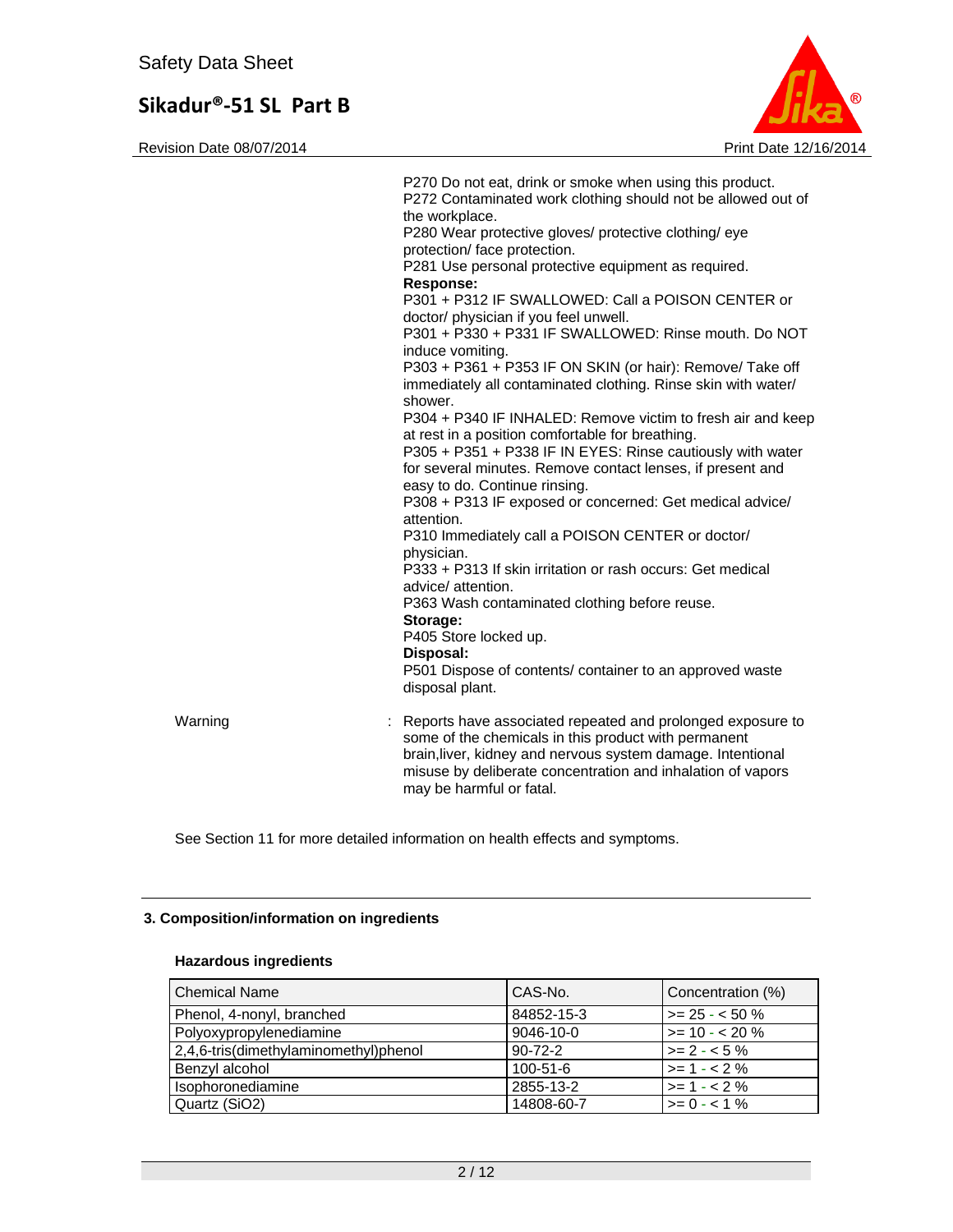#### Revision Date 08/07/2014 **Print Date 12/16/2014** Print Date 12/16/2014



There are no additional ingredients present which, within the current knowledge of the supplier and in the concentrations applicable, are classified as hazardous to health or the environment and hence require reporting in this section.

### **4. First aid measures**  If inhaled : Move to fresh air. Consult a physician after significant exposure. In case of skin contact : Take off contaminated clothing and shoes immediately. Wash off with soap and plenty of water. Immediate medical treatment is necessary as untreated wounds from corrosion of the skin heal slowly and with difficulty. In case of eye contact : Small amounts splashed into eyes can cause irreversible tissue damage and blindness. In the case of contact with eyes, rinse immediately with plenty of water and seek medical advice. Continue rinsing eyes during transport to hospital. Remove contact lenses. Keep eye wide open while rinsing. If swallowed : Clean mouth with water and drink afterwards plenty of water. Do NOT induce vomiting. Do not give milk or alcoholic beverages. Never give anything by mouth to an unconscious person. Take victim immediately to hospital. Most important symptoms and effects, both acute and delayed : Health injuries may be delayed. corrosive effects sensitizing effects carcinogenic effects Gastrointestinal discomfort Allergic reactions **Dermatitis** See Section 11 for more detailed information on health effects and symptoms. Protection of first-aiders : Move out of dangerous area. Consult a physician. Show this material safety data sheet to the doctor in attendance. Notes to physician : Treat symptomatically.

#### **5. Fire-fighting measures**

| Suitable extinguishing media | : Use extinguishing measures that are appropriate to local<br>circumstances and the surrounding environment. |
|------------------------------|--------------------------------------------------------------------------------------------------------------|
| Specific extinguishing       | : Collect contaminated fire extinguishing water separately. This                                             |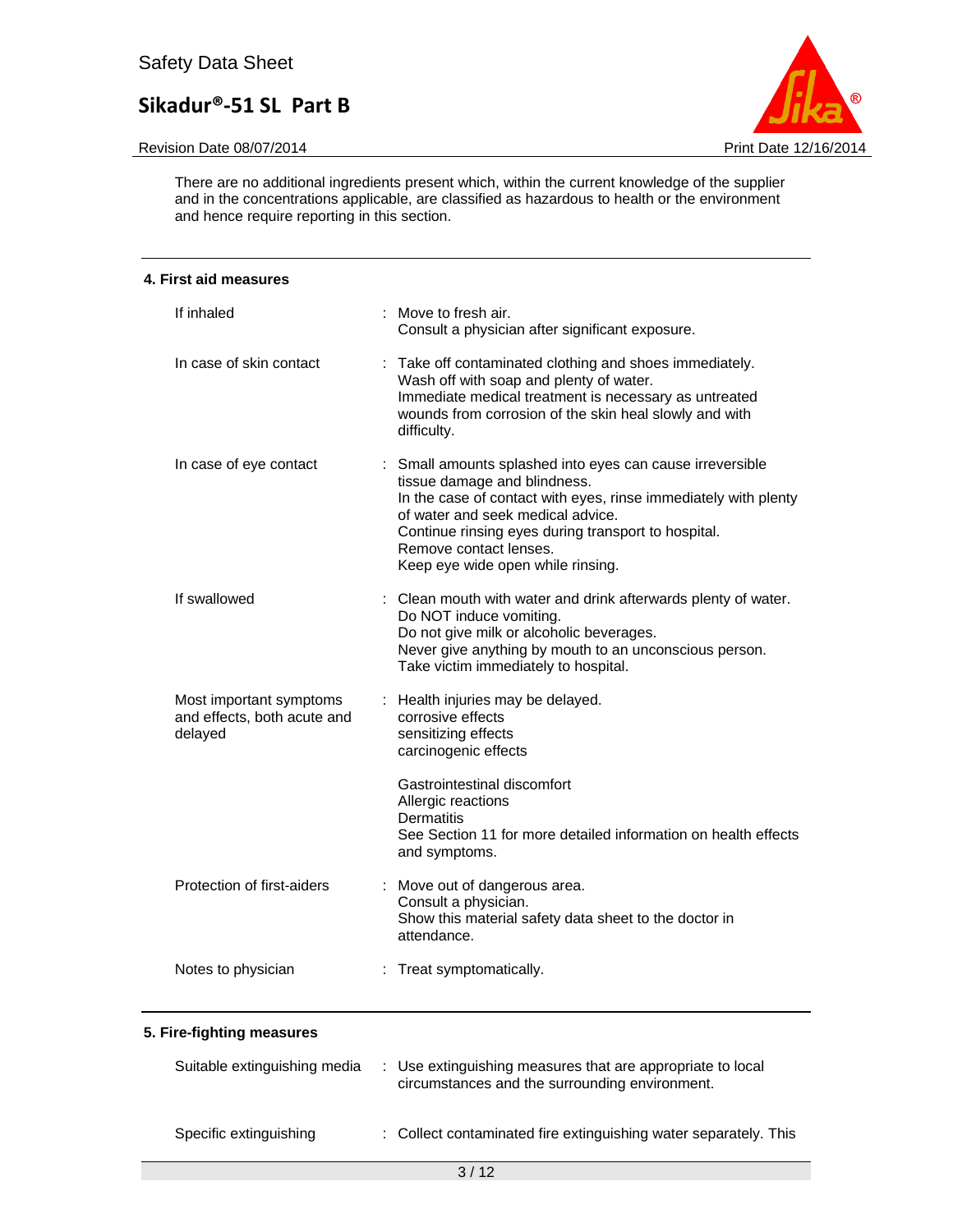

| methods                                                                   | must not be discharged into drains.<br>Fire residues and contaminated fire extinguishing water must<br>be disposed of in accordance with local regulations.                                                                                                                                                                                                                                                                                                                                                                                 |
|---------------------------------------------------------------------------|---------------------------------------------------------------------------------------------------------------------------------------------------------------------------------------------------------------------------------------------------------------------------------------------------------------------------------------------------------------------------------------------------------------------------------------------------------------------------------------------------------------------------------------------|
| Special protective equipment<br>for fire-fighters                         | : In the event of fire, wear self-contained breathing apparatus.                                                                                                                                                                                                                                                                                                                                                                                                                                                                            |
| 6. Accidental release measures                                            |                                                                                                                                                                                                                                                                                                                                                                                                                                                                                                                                             |
| Personal precautions,<br>protective equipment and<br>emergency procedures | : Use personal protective equipment.<br>Deny access to unprotected persons.                                                                                                                                                                                                                                                                                                                                                                                                                                                                 |
| <b>Environmental precautions</b>                                          | : Do not flush into surface water or sanitary sewer system.<br>If the product contaminates rivers and lakes or drains inform<br>respective authorities.<br>Local authorities should be advised if significant spillages<br>cannot be contained.                                                                                                                                                                                                                                                                                             |
| Methods and materials for<br>containment and cleaning up                  | : Soak up with inert absorbent material (e.g. sand, silica gel,<br>acid binder, universal binder, sawdust).<br>Keep in suitable, closed containers for disposal.                                                                                                                                                                                                                                                                                                                                                                            |
| 7. Handling and storage                                                   |                                                                                                                                                                                                                                                                                                                                                                                                                                                                                                                                             |
| Advice on safe handling                                                   | : Avoid exceeding the given occupational exposure limits (see<br>section 8).<br>Do not get in eyes, on skin, or on clothing.<br>For personal protection see section 8.<br>Persons with a history of skin sensitization problems or<br>asthma, allergies, chronic or recurrent respiratory disease<br>should not be employed in any process in which this mixture is<br>being used.<br>Smoking, eating and drinking should be prohibited in the<br>application area.<br>Follow standard hygiene measures when handling chemical<br>products. |
| Conditions for safe storage                                               | : Prevent unauthorized access.<br>Store in original container.<br>Keep container tightly closed in a dry and well-ventilated<br>place.<br>Containers which are opened must be carefully resealed and<br>kept upright to prevent leakage.<br>Observe label precautions.<br>Store in accordance with local regulations.                                                                                                                                                                                                                       |
| Materials to avoid                                                        | : no data available                                                                                                                                                                                                                                                                                                                                                                                                                                                                                                                         |
|                                                                           |                                                                                                                                                                                                                                                                                                                                                                                                                                                                                                                                             |

### **8. Exposure controls/personal protection**

| <b>Component</b> | CAS-No.   | Basis **                | Value | Exposure limit(s)*<br>Form of exposure |
|------------------|-----------|-------------------------|-------|----------------------------------------|
| Limestone        | 1317-65-3 | $\overline{)}$ OSHA Z-1 | TWA   | 15 mg/m3                               |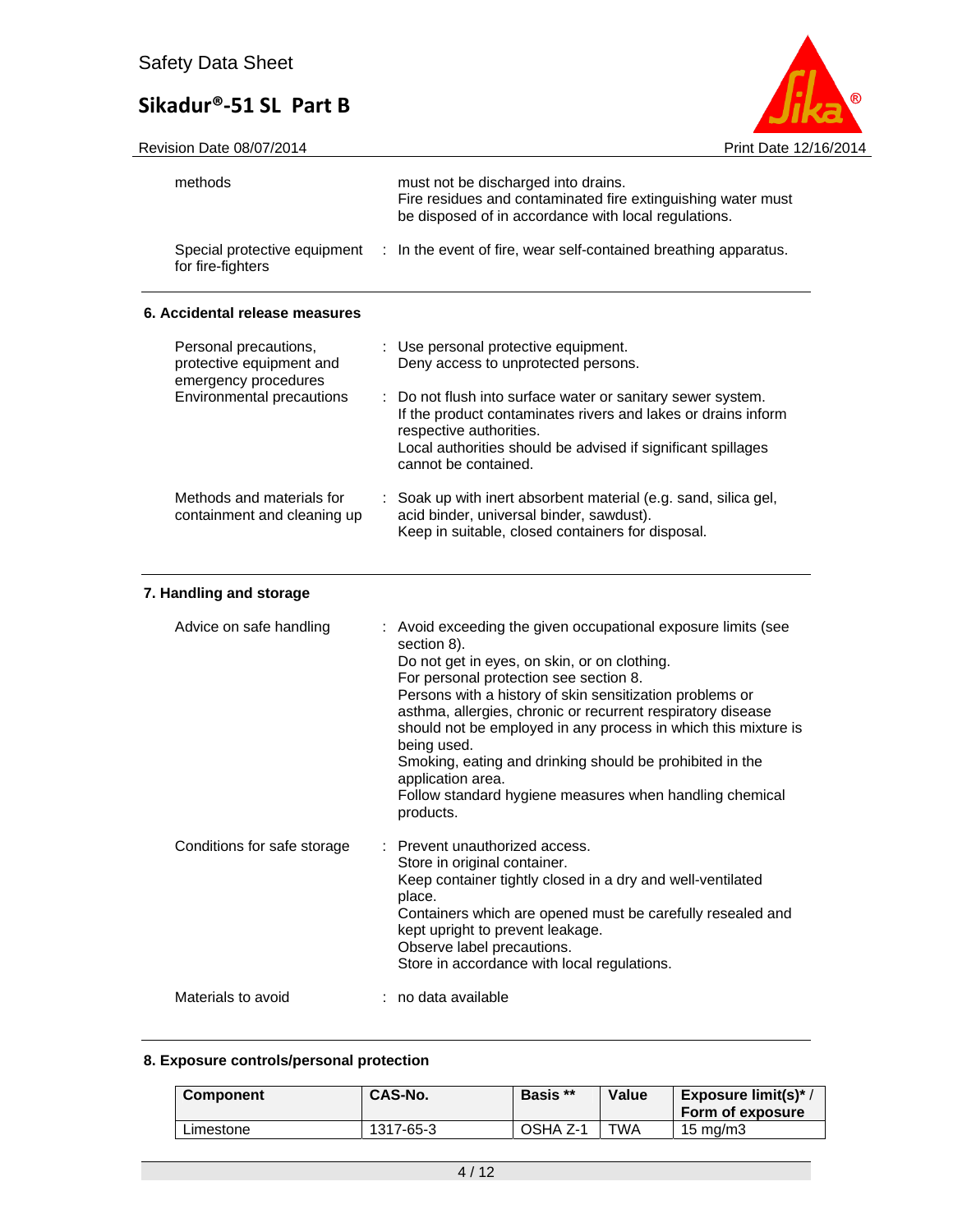Revision Date 08/07/2014 **Print Date 12/16/2014** 

|               |            |                |            | total dust                             |
|---------------|------------|----------------|------------|----------------------------------------|
|               |            | OSHA Z-1       | <b>TWA</b> | $5$ mg/m $3$<br>respirable fraction    |
|               |            | <b>OSHA P0</b> | <b>TWA</b> | 15 mg/m3<br>Total                      |
|               |            | <b>OSHA P0</b> | <b>TWA</b> | 5 mg/m3<br>Respirable fraction         |
| Quartz (SiO2) | 14808-60-7 | <b>ACGIH</b>   | <b>TWA</b> | 0.025 mg/m3<br>Respirable fraction     |
|               |            | OSHA Z-3       | <b>TWA</b> | 30 mg/m3 /<br>$%SiO2+2$<br>total dust  |
|               |            | OSHA Z-3       | <b>TWA</b> | 10 mg/m3 /<br>$%SiO2+2$<br>respirable  |
|               |            | OSHA Z-3       | <b>TWA</b> | 250 mppcf /<br>$%SiO2+5$<br>respirable |
|               |            | OSHA P0        | <b>TWA</b> | $0.1$ mg/m $3$<br>Respirable fraction  |

\*The above mentioned values are in accordance with the legislation in effect at the date of the release of this safety data sheet.

### \*\***Basis**

ACGIH. Threshold Limit Values (TLV) OSHA P0. Table Z-1, Limit for Air Contaminat (1989 Vacated Values) OSHA P1. Permissible Exposure Limits (PEL), Table Z-1, Limit for Air Contaminant OSHA P2. Permissible Exposure Limits (PEL), Table Z-2 OSHA Z3. Table Z-3, Mineral Dust

| <b>Engineering measures</b> | : Use of adequate ventilation should be sufficient to control<br>worker exposure to airborne contaminants. If the use of this<br>product generates dust, fumes, gas, vapor or mist, use<br>process enclosures, local exhaust ventilation or other<br>engineering controls to keep worker exposure below any<br>recommended or statutory limits. |
|-----------------------------|-------------------------------------------------------------------------------------------------------------------------------------------------------------------------------------------------------------------------------------------------------------------------------------------------------------------------------------------------|
|                             |                                                                                                                                                                                                                                                                                                                                                 |

#### **Personal protective equipment**

| Respiratory protection | : Use a properly fitted NIOSH approved air-purifying or air-fed |
|------------------------|-----------------------------------------------------------------|
|                        | respirator complying with an approved standard if a risk        |
|                        | assessment indicates this is necessary.                         |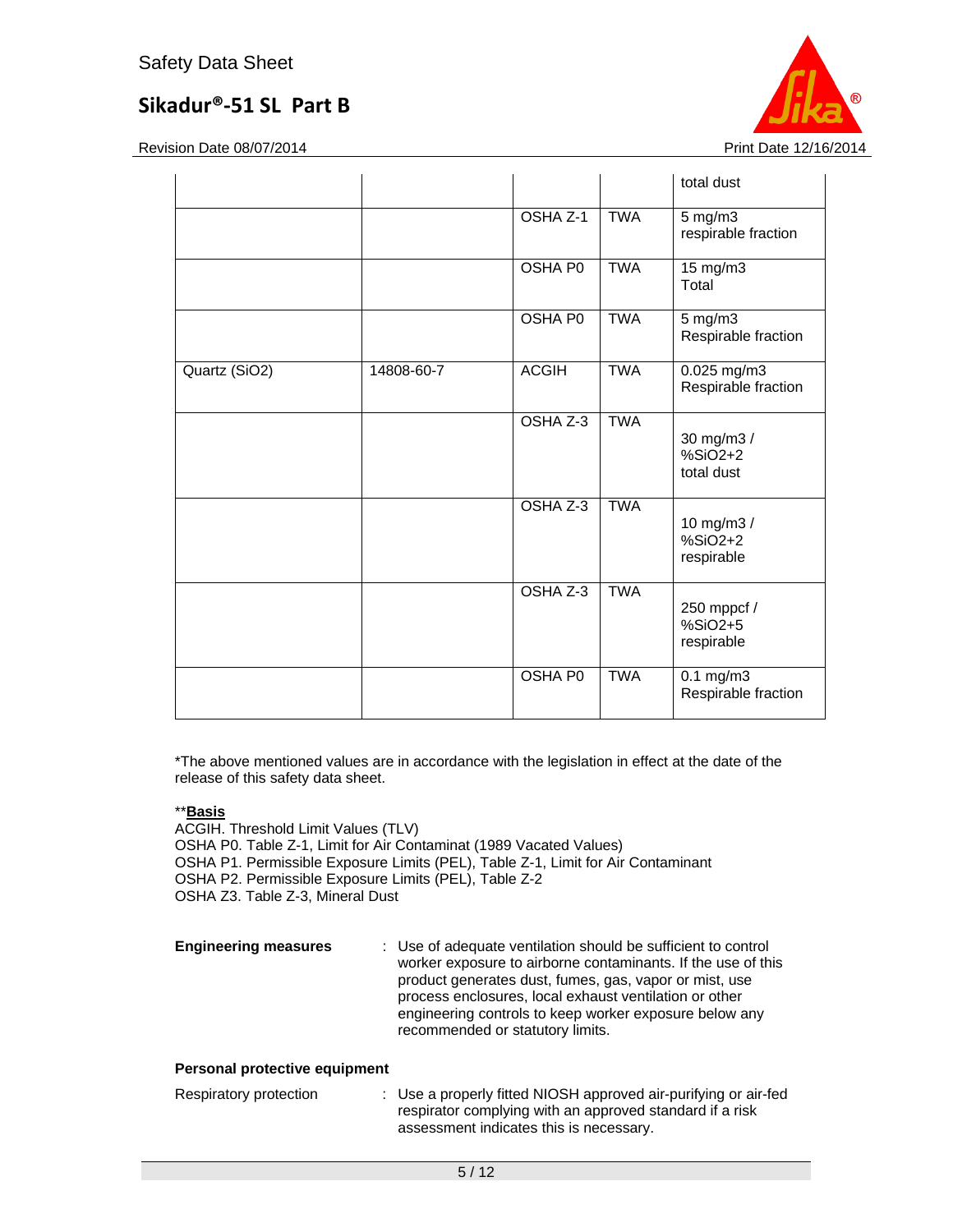

|                          | The filter class for the respirator must be suitable for the<br>maximum expected contaminant concentration<br>(gas/vapor/aerosol/particulates) that may arise when handling<br>the product. If this concentration is exceeded, self-contained<br>breathing apparatus must be used. |  |
|--------------------------|------------------------------------------------------------------------------------------------------------------------------------------------------------------------------------------------------------------------------------------------------------------------------------|--|
| Hand protection          |                                                                                                                                                                                                                                                                                    |  |
| Remarks                  | : Chemical-resistant, impervious gloves complying with an<br>approved standard should be worn at all times when handling<br>chemical products if a risk assessment indicates this is<br>necessary.                                                                                 |  |
| Eye protection           | : Safety eyewear complying with an approved standard should<br>be used when a risk assessment indicates this is necessary.                                                                                                                                                         |  |
| Skin and body protection | : Choose body protection in relation to its type, to the<br>concentration and amount of dangerous substances, and to<br>the specific work-place.                                                                                                                                   |  |
| Hygiene measures         | : Avoid contact with skin, eyes and clothing.<br>Wash hands before breaks and immediately after handling the<br>product.<br>Remove contaminated clothing and protective equipment<br>before entering eating areas.<br>Wash thoroughly after handling.                              |  |

### **9. Physical and chemical properties**

| Appearance                                       | t.                         | liquid                   |
|--------------------------------------------------|----------------------------|--------------------------|
| Color                                            | ÷                          | gray                     |
| Odor                                             | t.                         | amine-like               |
| <b>Odor Threshold</b>                            | t.                         | no data available        |
| Flash point                                      | $\mathcal{L}^{\text{max}}$ | $>$ 212 °F ( $>$ 100 °C) |
| Autoignition temperature                         | ÷.                         | Remarks: not applicable  |
| Decomposition temperature : no data available    |                            |                          |
| Lower explosion limit (Vol%) : no data available |                            |                          |
| Upper explosion limit $(Vol%)$ :                 |                            | no data available        |
| Flammability (solid, gas)                        | ÷.                         | no data available        |
| Oxidizing properties                             | ÷.                         | no data available        |
| Autoignition temperature                         | ÷.                         | no data available        |
| рH                                               | ÷                          | no data available        |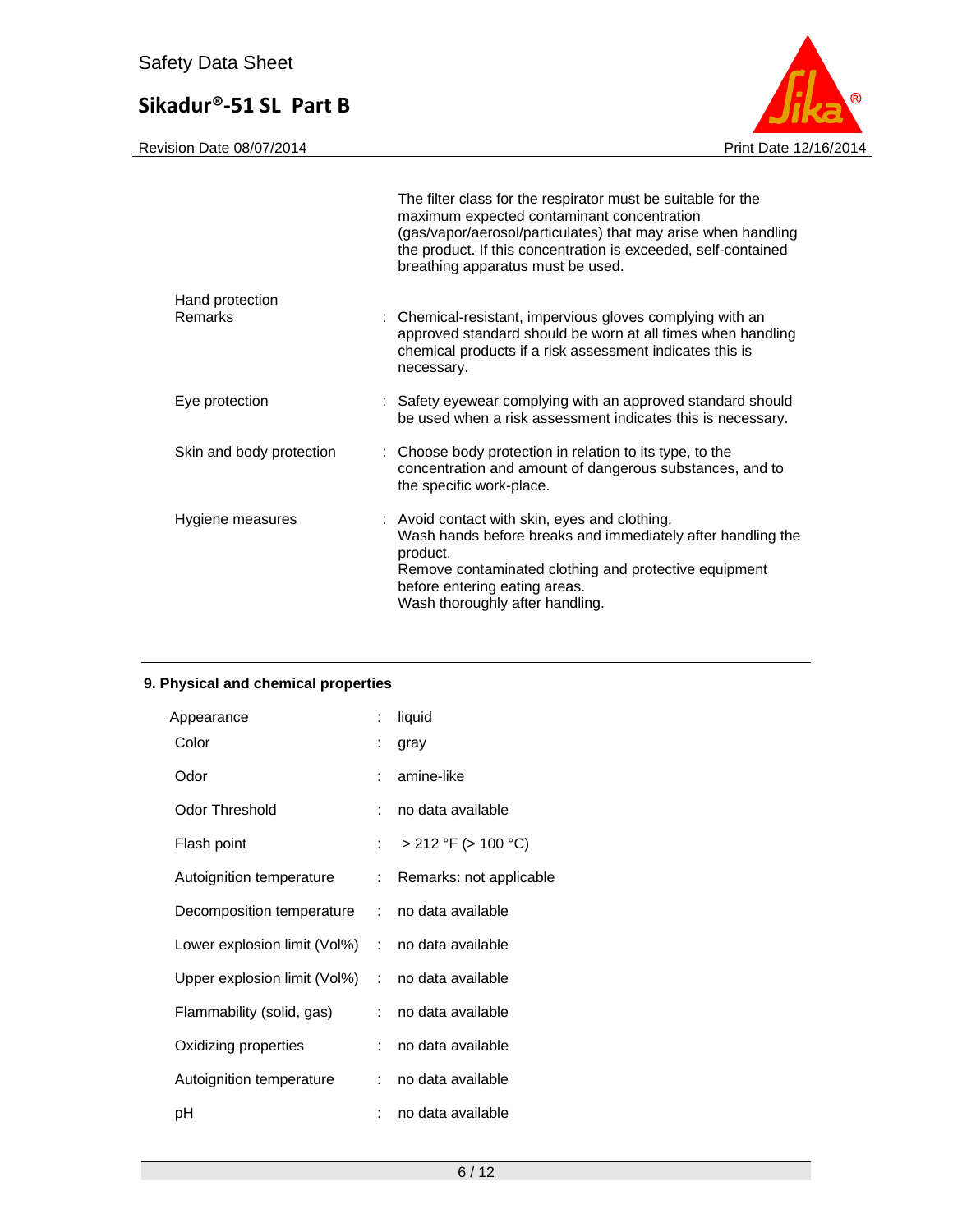

| Melting point/range /<br>Freezing point     |    | : no data available                   |
|---------------------------------------------|----|---------------------------------------|
| Boiling point/boiling range                 |    | : no data available                   |
| Vapor pressure                              |    | no data available                     |
| Density                                     | t. | $1.26$ g/cm3<br>at 73 °F (23 °C)      |
| Water solubility                            | t. | Note: partly soluble                  |
| Partition coefficient: n-<br>octanol/water  | t. | no data available                     |
| Viscosity, dynamic                          | t. | no data available                     |
| Viscosity, kinematic                        |    | $: > 20.5$ mm2/s<br>at 104 °F (40 °C) |
| Relative vapor density                      | t. | no data available                     |
| Evaporation rate                            | t. | no data available                     |
| Burning rate                                | t. | no data available                     |
| Volatile organic compounds<br>(VOC) content |    | $: 38$ g/l<br>A+B Combined            |

### **10. Stability and reactivity**

| Reactivity                            | : No dangerous reaction known under conditions of normal use. |
|---------------------------------------|---------------------------------------------------------------|
| Chemical stability                    | : The product is chemically stable.                           |
| Possibility of hazardous<br>reactions | : Stable under recommended storage conditions.                |
| Conditions to avoid                   | : no data available                                           |
| Incompatible materials                | : no data available                                           |

### **11. Toxicological information**

| <b>Acute toxicity</b>     |                             |  |  |
|---------------------------|-----------------------------|--|--|
| <b>Product</b>            |                             |  |  |
| Acute oral toxicity       | $\pm$ Harmful if swallowed. |  |  |
| Acute inhalation toxicity | : no data available         |  |  |
| Acute dermal toxicity     | : no data available         |  |  |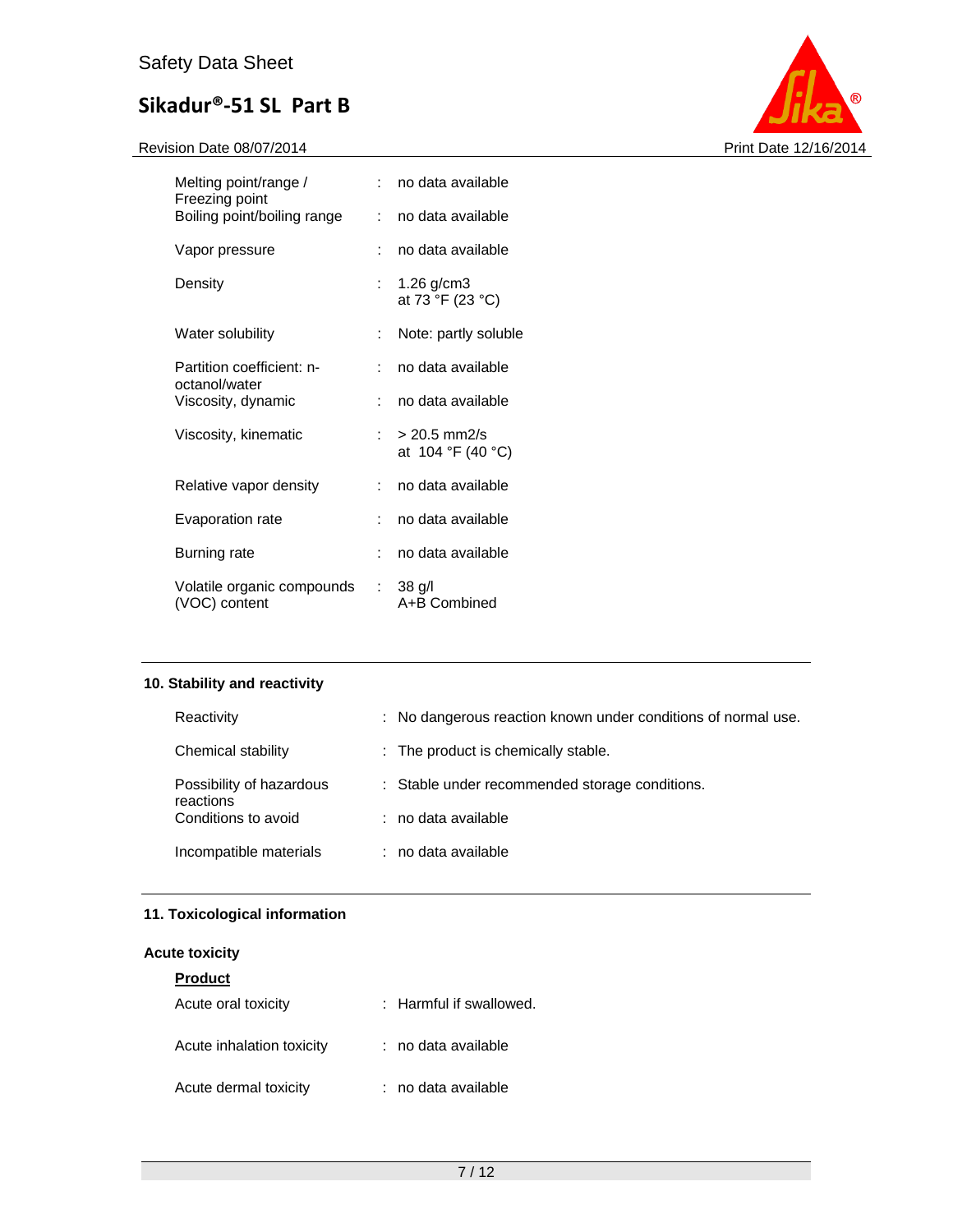

| Ingredients:                                         |                                                                            |
|------------------------------------------------------|----------------------------------------------------------------------------|
| Phenol, 4-nonyl, branched :<br>Acute dermal toxicity | : LD50 Dermal rabbit: 3,160 mg/kg                                          |
| <b>Benzyl alcohol:</b><br>Acute oral toxicity        | : LD50 Oral rat: 1,230 mg/kg                                               |
| Acute inhalation toxicity                            | : LC50 rat: 4.178 mg/l<br>Exposure time: 4 h<br>Test atmosphere: dust/mist |
| Isophoronediamine:<br>Acute oral toxicity            | LD50 Oral rat: 1,030 mg/kg<br>÷.                                           |
| <b>Skin corrosion/irritation</b>                     |                                                                            |
| <b>Product</b>                                       |                                                                            |
| Causes severe skin burns and eye damage.             |                                                                            |
| Serious eye damage/eye irritation                    |                                                                            |
| <b>Product</b>                                       |                                                                            |
| no data available                                    |                                                                            |
| Respiratory or skin sensitization                    |                                                                            |
| <b>Product</b>                                       |                                                                            |
| May cause an allergic skin reaction.                 |                                                                            |
| <b>Germ cell mutagenicity</b>                        |                                                                            |
| <b>Product</b>                                       |                                                                            |
| Mutagenicity                                         | : no data available                                                        |
| Carcinogenicity                                      |                                                                            |
| <b>Product</b>                                       |                                                                            |
| Carcinogenicity                                      | May cause cancer.                                                          |
| <b>IARC</b>                                          | Group 1: Carcinogenic to humans<br>Quartz (SiO2)<br>14808-60-7             |
| <b>NTP</b>                                           | Known to be human carcinogen                                               |
| <b>Reproductive Toxicity/Fertility</b>               | Quartz (SiO2)<br>14808-60-7                                                |
| <b>Product</b>                                       |                                                                            |
| Reproductive toxicity                                | : Suspected of damaging fertility or the unborn child.                     |
| Reproductive Toxicity/Development/Teratogenicity     |                                                                            |

### **Product**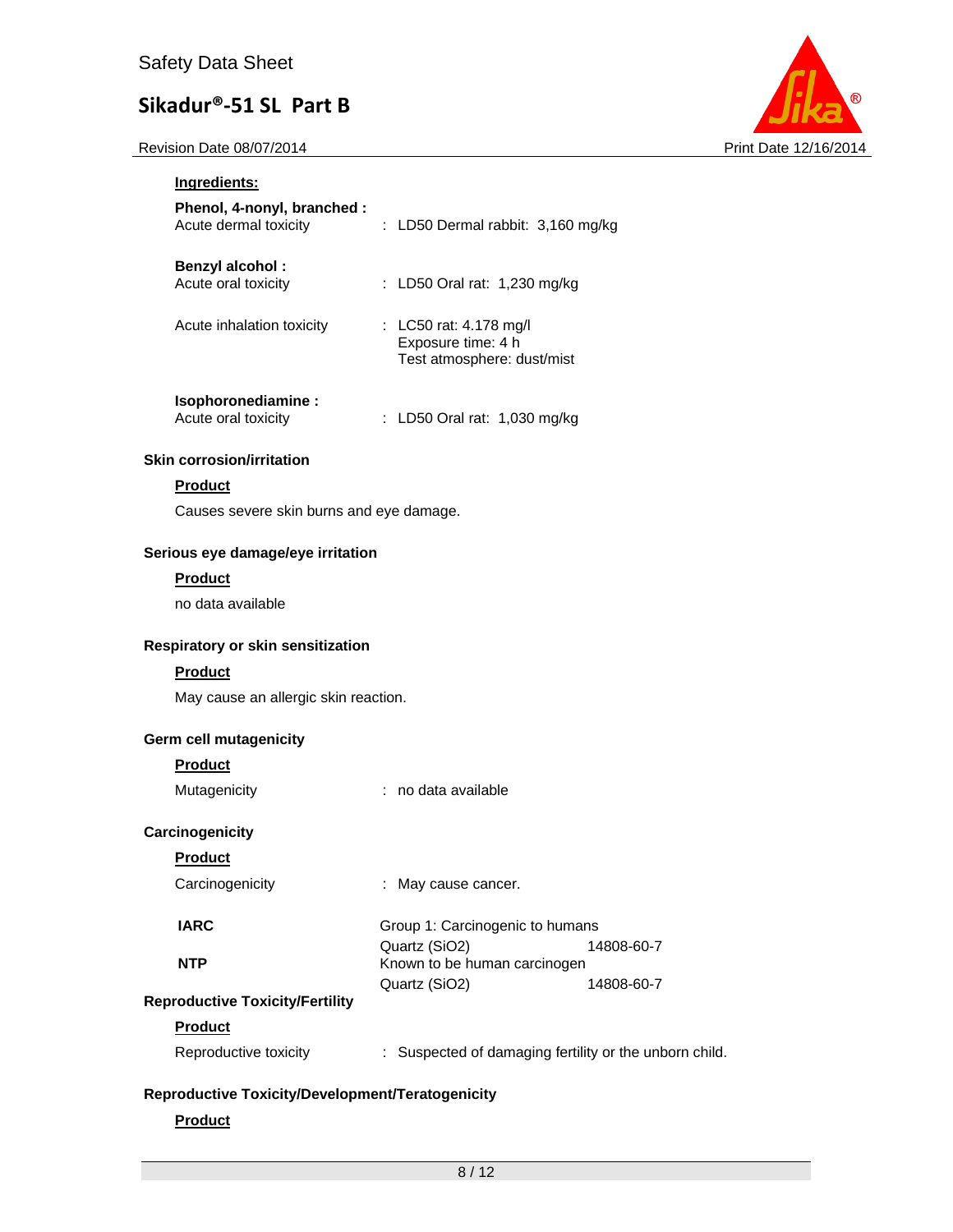Revision Date 08/07/2014 **Print Date 12/16/2014** Print Date 12/16/2014

Teratogenicity : no data available

#### **STOT-single exposure**

#### **Product**

Assessment: no data available

#### **STOT-repeated exposure**

Reports have associated repeated and prolonged exposure to some of the chemicals in this product with permanent brain,liver, kidney and nervous system damage. Intentional misuse by deliberate concentration and inhalation of vapors may be harmful or fatal.

Once sensitized, a severe allergic reaction may occur when subsequently exposed to very low levels.

#### **Product**

Assessment: no data available

#### **Aspiration toxicity**

#### **Product**

no data available

#### **12. Ecological information**

| Other information | Do not empty into drains; dispose of this material and its<br>container in a safe way.<br>Avoid dispersal of spilled material and runoff and contact<br>with soil, waterways, drains and sewers.<br>Toxic to aquatic organisms, may cause long-term adverse<br>effects in the aquatic environment.<br>May be harmful to the environment if released in large<br>quantities. |
|-------------------|-----------------------------------------------------------------------------------------------------------------------------------------------------------------------------------------------------------------------------------------------------------------------------------------------------------------------------------------------------------------------------|
|                   | Water polluting material.                                                                                                                                                                                                                                                                                                                                                   |

#### **13. Disposal considerations**

#### **Disposal methods**

| Waste from residues    | : Disposal of this product, solutions and any by-products should<br>at all times comply with the requirements of environmental<br>protection and waste disposal legislation and any regional<br>local authority requirements. |
|------------------------|-------------------------------------------------------------------------------------------------------------------------------------------------------------------------------------------------------------------------------|
| Contaminated packaging | : Empty containers should be taken to an approved waste<br>handling site for recycling or disposal.                                                                                                                           |

#### **14. Transport information**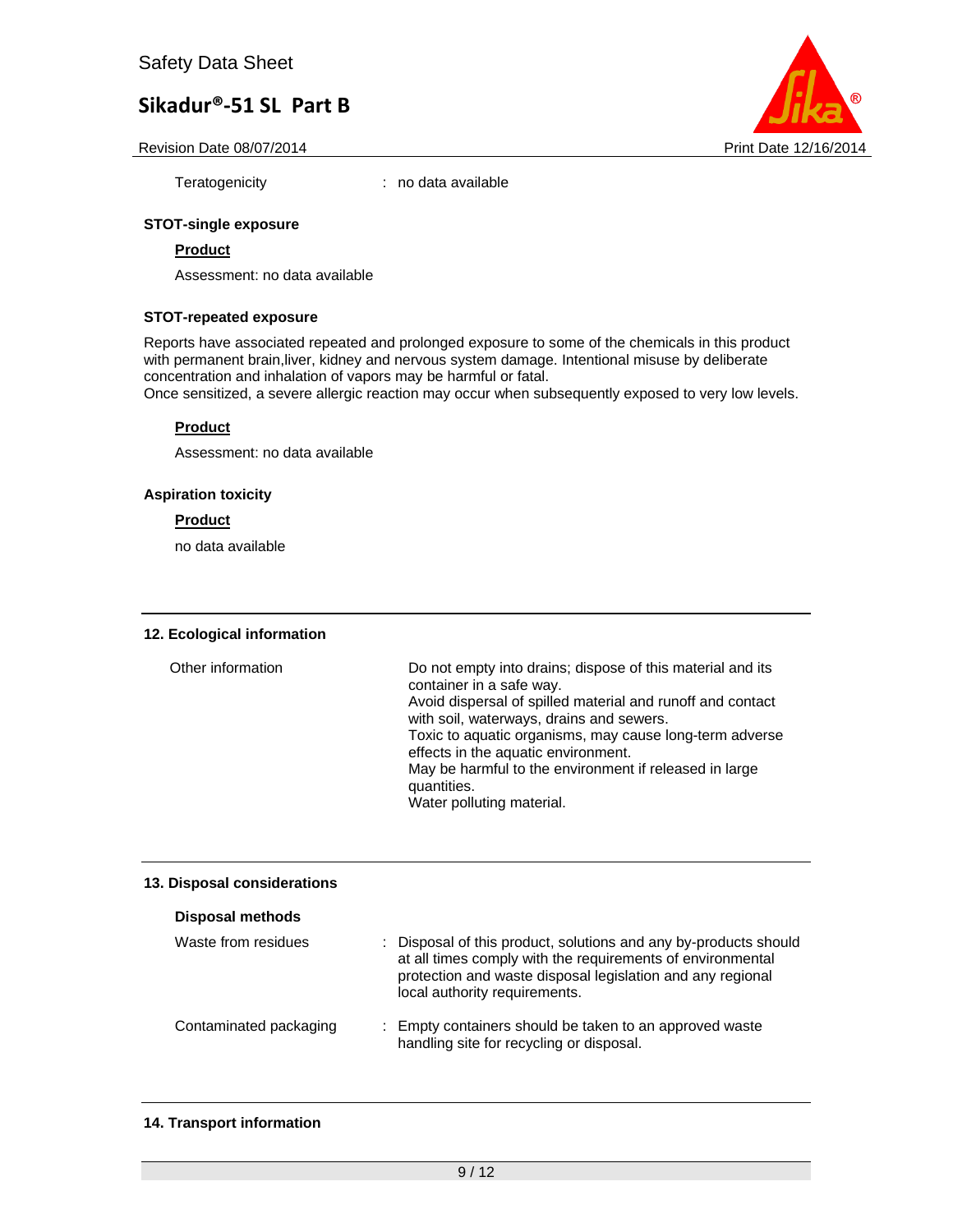Revision Date 08/07/2014 **Print Date 12/16/2014** 



| <b>DOT</b><br>UN number<br>Description of the goods<br>Class<br>Packing group<br>Labels<br><b>Emergency Response</b><br>Guidebook Number                                                                                          | 3267<br>Corrosive liquid, basic, organic, n.o.s.<br>(Phenol, 4-nonyl, branched, Polyoxypropylenediamine)<br>8<br>Ш<br>8<br>153                       |
|-----------------------------------------------------------------------------------------------------------------------------------------------------------------------------------------------------------------------------------|------------------------------------------------------------------------------------------------------------------------------------------------------|
| <b>IATA</b><br>UN number<br>Description of the goods<br>Class<br>Packing group<br>Labels<br>Packing instruction (cargo<br>aircraft)<br>Packing instruction<br>(passenger aircraft)<br>Packing instruction<br>(passenger aircraft) | 3267<br>Corrosive liquid, basic, organic, n.o.s.<br>(Phenol, 4-nonyl, branched, Polyoxypropylenediamine)<br>8<br>Ш<br>8<br>855<br>851<br>Y840        |
| <b>IMDG</b><br>UN number<br>Description of the goods<br>Class<br>Packing group<br>Labels<br>EmS Number 1<br>EmS Number 2                                                                                                          | 3267<br>CORROSIVE LIQUID, BASIC, ORGANIC, N.O.S.<br>(Phenol, 4-nonyl, branched, Polyoxypropylenediamine)<br>8<br>$\mathbf{I}$<br>8<br>$F-A$<br>$S-B$ |
| Marine pollutant                                                                                                                                                                                                                  | yes                                                                                                                                                  |

IMDG: For Limited Quantity special provisions reference IMDG Code Chapter 3.4 DOT: For Limited Quantity exceptions reference 49 CFR 173.154 (b)

### **Special precautions for user**

no data available

**Transport in bulk according to Annex II of MARPOL 73/78 and the IBC Code**  not applicable

#### **15. Regulatory information**

**TSCA list** : All chemical substances in this product are either listed on the TSCA Inventory or are in compliance with a TSCA Inventory exemption.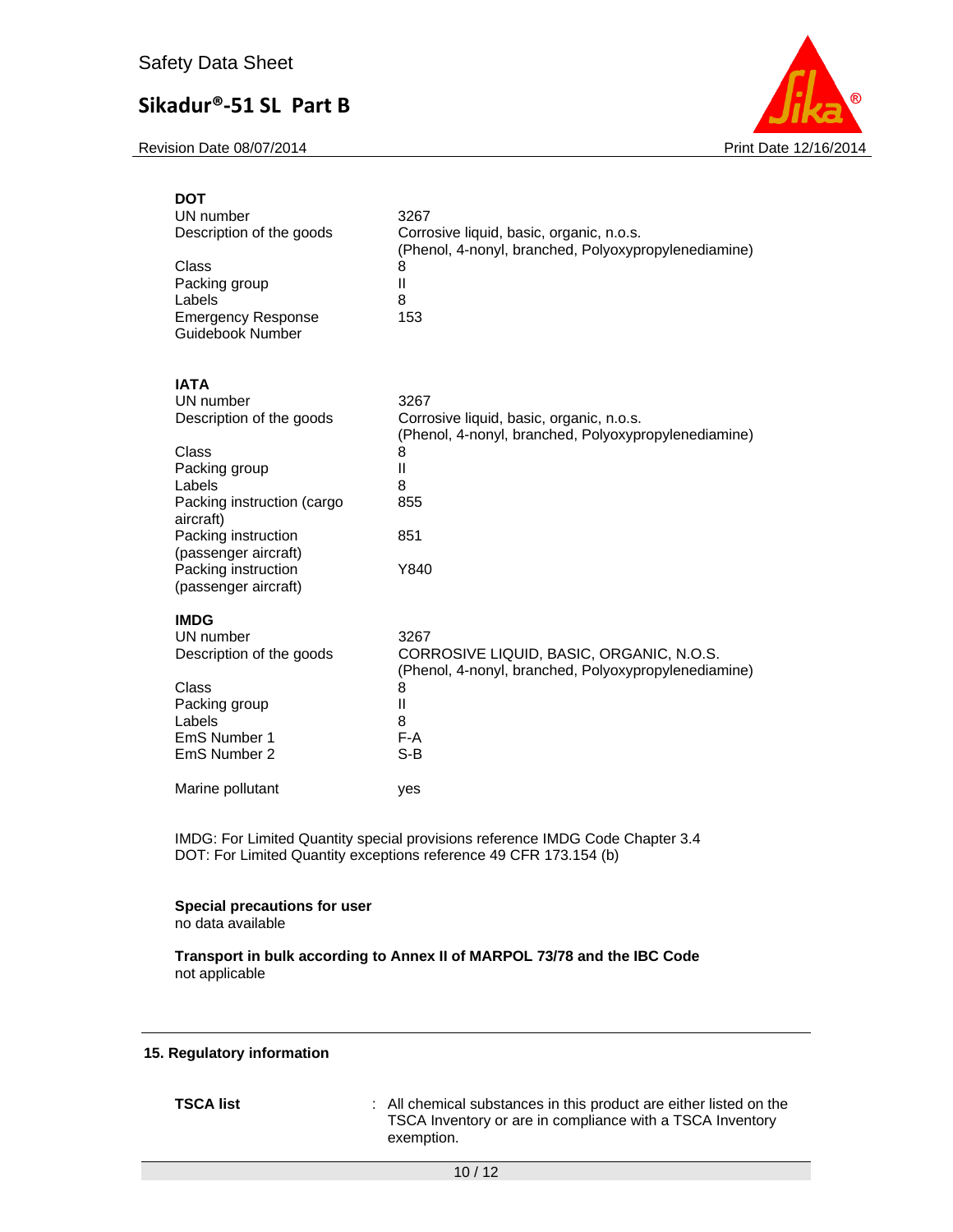



#### **EPCRA - Emergency Planning and Community Right-to-Know**

#### **CERCLA Reportable Quantity**

This material does not contain any components with a CERCLA RQ.

#### **SARA304 Reportable Quantity**

This material does not contain any components with a section 304 EHS RQ.

| SARA 311/312 Hazards                       | : Acute Health Hazard<br>Chronic Health Hazard                                                                                                                                                         |
|--------------------------------------------|--------------------------------------------------------------------------------------------------------------------------------------------------------------------------------------------------------|
| <b>SARA 302</b>                            | : SARA 302: No chemicals in this material are subject to the<br>reporting requirements of SARA Title III, Section 302.                                                                                 |
| <b>SARA 313</b>                            | : SARA 313: This material does not contain any chemical<br>components with known CAS numbers that exceed the<br>threshold (De Minimis) reporting levels established by SARA<br>Title III, Section 313. |
| Clean Air Act                              |                                                                                                                                                                                                        |
| <b>Ozone-Depletion</b><br><b>Potential</b> | This product neither contains, nor was manufactured with a<br>Class I or Class II ODS as defined by the U.S. Clean Air Act<br>Section 602 (40 CFR 82, Subpt. A, App.A + B).                            |
|                                            | This product does not contain any hazardous air pollutants (HAP), as defined by the U.S. Clear                                                                                                         |

This product does not contain any hazardous air pollutants (HAP), as defined by the U.S. Clean Air Act Section 12 (40 CFR 61).

This product does not contain any chemicals listed under the U.S. Clean Air Act Section 112(r) for Accidental Release Prevention (40 CFR 68.130, Subpart F).

**California Prop 65** 

WARNING: Cancer - www.P65Warnings.ca.gov

#### **16. Other information**

#### **HMIS Classification**

| <b>Health</b>              |  |
|----------------------------|--|
| <b>Flammability</b>        |  |
| <b>Physical Hazard</b>     |  |
| <b>Personal Protection</b> |  |

**Caution:** HMIS® rating is based on a 0-4 rating scale, with 0 representing minimal hazards or risks, and 4 representing significant hazards or risks. Although HMIS® rating is not required on SDSs under 29 CFR 1910.1200, the preparer may choose to provide them. HMIS® rating is to be used with a fully implemented HMIS® program. HMIS® is a registered mark of the National Paint & Coatings Association (NPCA). Please note HMIS® attempts to convey full health warning information to all employees.